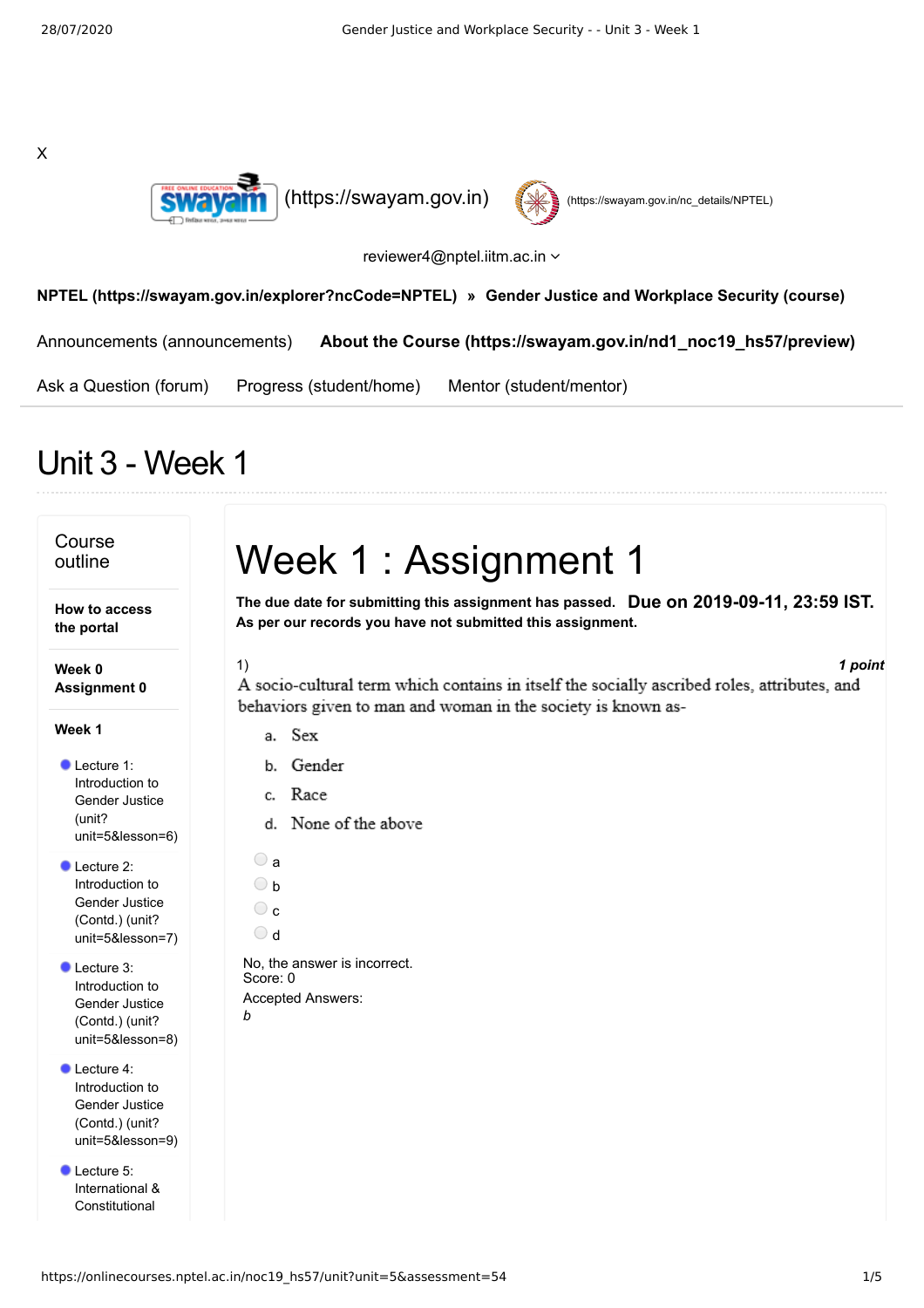| Perspectives<br>(unit?                                  | 2)<br>1 point<br>includes gender-roles and ______ which is learnt through                                                                                                                                   |
|---------------------------------------------------------|-------------------------------------------------------------------------------------------------------------------------------------------------------------------------------------------------------------|
| unit=5&lesson=10)                                       | a. Nature, discrimination, socialization                                                                                                                                                                    |
| Week 1: Lecture<br>Material (unit?<br>unit=5&lesson=11) | b. Sex, biology, justification                                                                                                                                                                              |
| Quiz: Week 1:<br>O<br><b>Assignment 1</b>               | c. Gender, identity, socialization                                                                                                                                                                          |
| (assessment?<br>name=54)                                | d. All of the above                                                                                                                                                                                         |
| ◯ Feedback for                                          | $\bigcirc$ a                                                                                                                                                                                                |
| Week 1 (unit?<br>unit=5&lesson=12)                      | $\bigcirc$ b<br>$\circ$ c                                                                                                                                                                                   |
|                                                         | $\bigcirc$ d                                                                                                                                                                                                |
| Week <sub>2</sub>                                       | No, the answer is incorrect.                                                                                                                                                                                |
| Week 3                                                  | Score: 0                                                                                                                                                                                                    |
|                                                         | Accepted Answers:<br>с                                                                                                                                                                                      |
| Week 4                                                  |                                                                                                                                                                                                             |
| <b>TEXT</b><br><b>TRANSCRIPTS</b>                       | 3)<br>1 point<br>Widely accepted judgment or bias about a person which is overly simplified and relates to<br>personality traits, domestic behaviours, occupations, and/or physical appearance is known as- |
| <b>Details Solution</b>                                 | a. Sexism                                                                                                                                                                                                   |
|                                                         | b. Gender-stereotyping                                                                                                                                                                                      |
|                                                         | c. Patriarchy                                                                                                                                                                                               |
|                                                         | d. Only a. and b.                                                                                                                                                                                           |
|                                                         | $\bigcirc$ a                                                                                                                                                                                                |
|                                                         | $\bigcirc$ b                                                                                                                                                                                                |
|                                                         | $\circ$ c                                                                                                                                                                                                   |
|                                                         | $\bigcirc$ d                                                                                                                                                                                                |
|                                                         | No, the answer is incorrect.<br>Score: 0                                                                                                                                                                    |
|                                                         | Accepted Answers:                                                                                                                                                                                           |
|                                                         | d                                                                                                                                                                                                           |
|                                                         | 1 point<br>4)                                                                                                                                                                                               |
|                                                         | refers to the power relationship between men and women in both<br>and<br>spheres.                                                                                                                           |
|                                                         | a. Patriarchy, public, private                                                                                                                                                                              |
|                                                         | b. Matriarchy, family, internal                                                                                                                                                                             |
|                                                         | c. Sexism, public, private                                                                                                                                                                                  |
|                                                         | d. All of the above                                                                                                                                                                                         |
|                                                         | $\bigcirc$ a                                                                                                                                                                                                |
|                                                         | $\bigcirc$ b                                                                                                                                                                                                |
|                                                         | $\circ$ c                                                                                                                                                                                                   |
|                                                         | $\bigcirc$ d                                                                                                                                                                                                |
|                                                         | No, the answer is incorrect.<br>Score: 0                                                                                                                                                                    |
|                                                         | Accepted Answers:                                                                                                                                                                                           |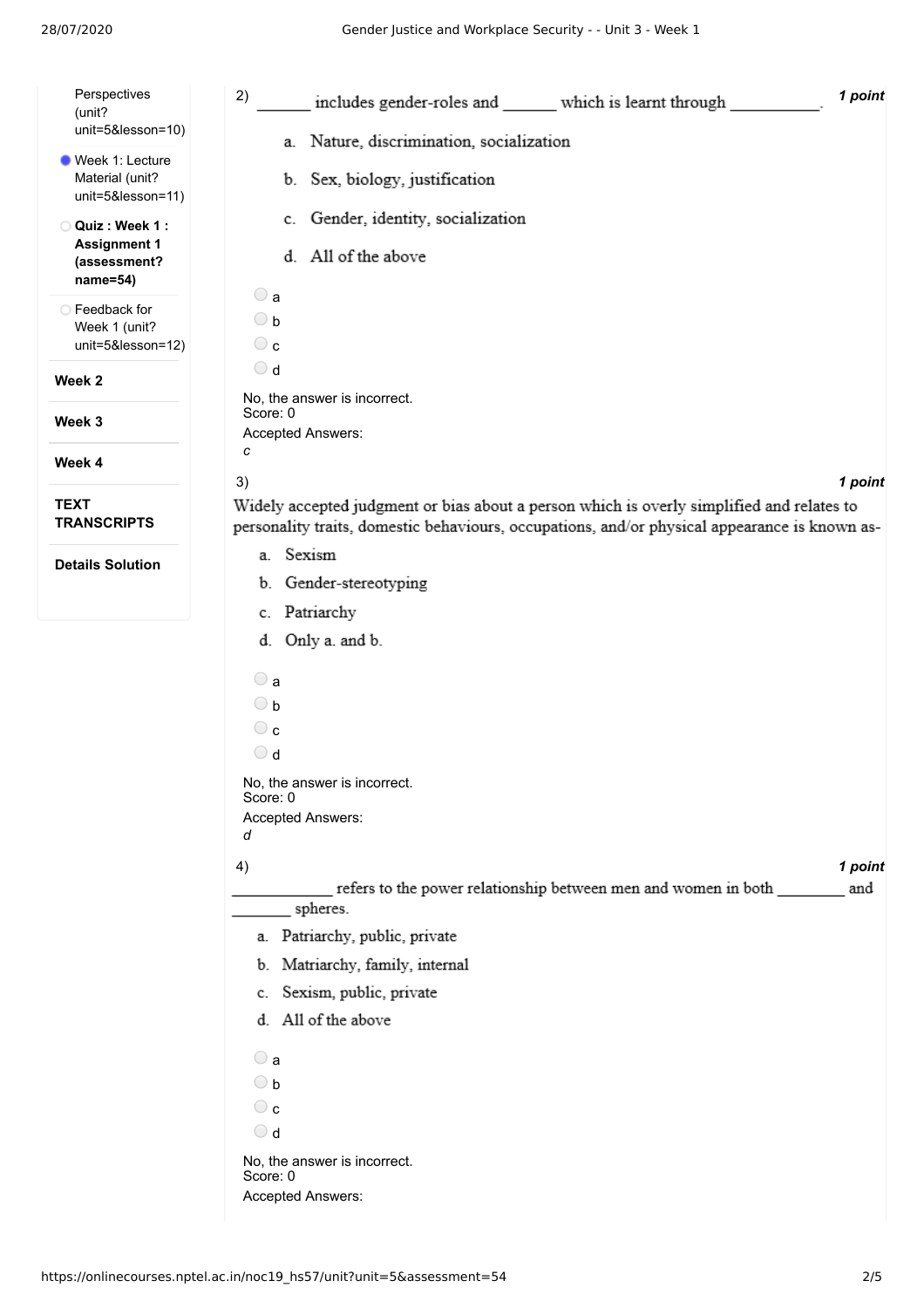| ٠ |     |  |
|---|-----|--|
| ٠ | . . |  |

### 5) *1 point*

Findings from the UN Office on Drugs and Crime (UNODC) reveals that the most dangerous place for women around the globe is home and women comprise the victims of 82% of intimate partner murders. This indicates-

- a. A state of normalcy present in society
- b. Presence of gender inequality, discrimination, and negative stereotyping
- c. Home is safer for men
- d. None of the above

 $\bigcirc$  a  $\bigcirc$  h  $\circ$  $\bigcirc$  d No, the answer is incorrect. Score: 0 Accepted Answers: *b* 6) *1 point* Choose the correct option. a. House-hold chores like cooking, laundry, childcare etc. are essentially feminine and should be done only by women b. Equal involvement in household chores by men and women represents an ideal situation of equality c. Partial involvement of men in household chores should be acceptable as normal behavior. d. There does not exist any sexist division of labor  $\bigcirc$  a  $\bigcirc$  h  $\circ$ b ⊙ No, the answer is incorrect. Score: 0 Accepted Answers: *b* <sup>7</sup>) Vedic period was known as the period of feminine glory because-<br><sup>7</sup>/<sub>2</sub> *1 point* a Women were more in number b. Women were worshipped as Gods c. Women participated in all spheres of activity d. Both men and women were hunters

 $\bigcirc$  a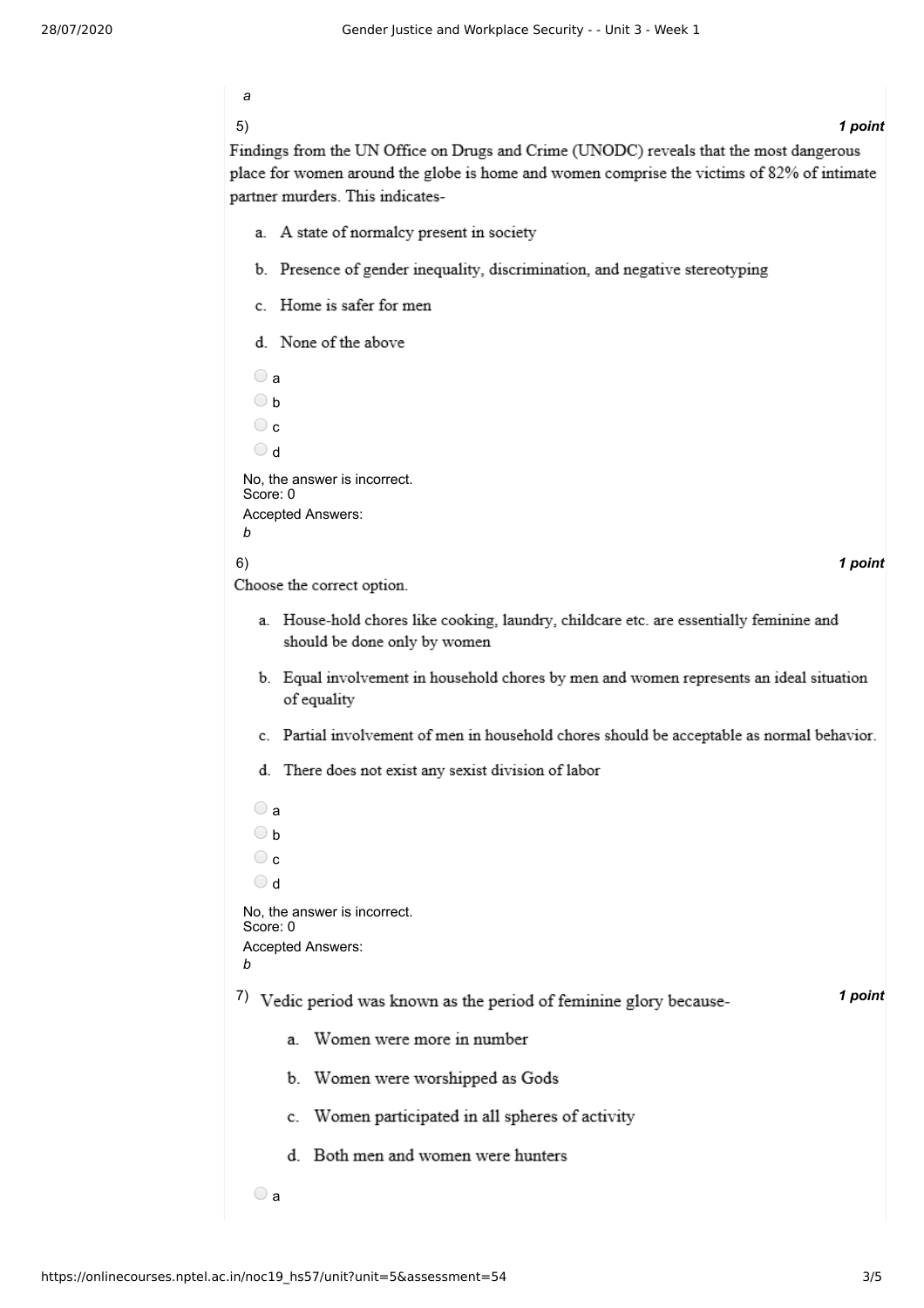$\bigcirc$  h  $\bigcirc$  c d No, the answer is incorrect. Score: 0 Accepted Answers: *c*

8) *1 point*

Gender justice aims at ending the inequalities between men and women that are produced and reproduced in the society on the basis of ascribed status and roles. This means-

- a. No one should be discriminated or denied justice only on the basis of sex
- b. State should create deterrence towards gender-specific crimes like rape, domestic violence, sexual assault etc.
- c. State should ensure equal rights for men and women in the sphere of education, employment, health, political participation, and economic resources.
- d. All of the above

| я                                        |
|------------------------------------------|
| h                                        |
| C.                                       |
| $\mathsf{d}$                             |
| No, the answer is incorrect.<br>Score: 0 |
| <b>Accepted Answers:</b>                 |
|                                          |

#### 9) *1 point*

The boss of a reputed firm repeatedly makes unwelcome comments towards his lady employee's body and routinely puts his arm around her waist when discussing work related matters. This is an example of-

- a. Normal employer- employee relationship
- b. Gender-based violence
- c. Casual behavior by the boss
- d. None of the above

 $\bigcirc$  a

- $\bigcirc$  b
- $\circ$
- $\bigcirc$  d

No, the answer is incorrect. Score: 0 Accepted Answers: *b*